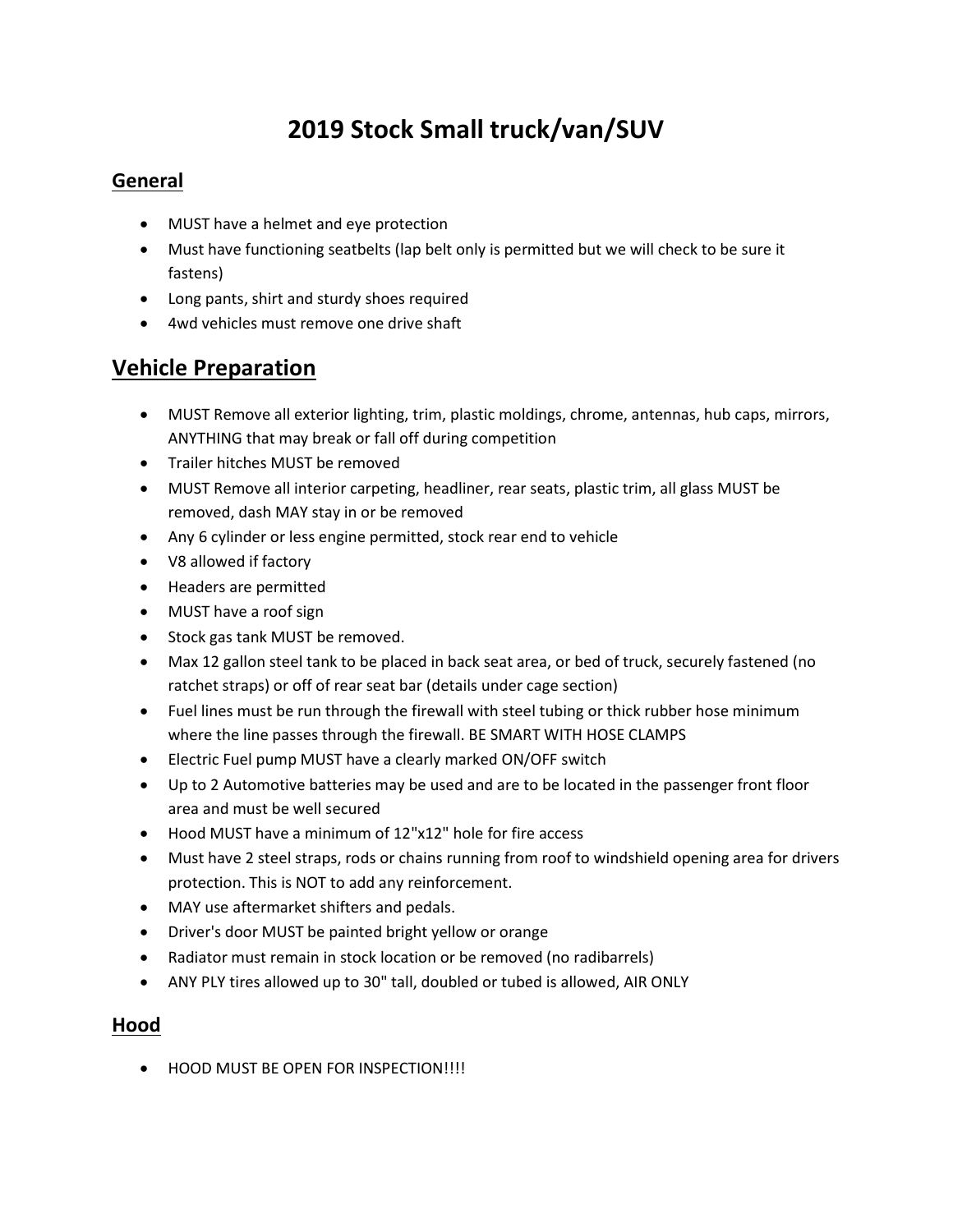- May have up to 6 hold downs TOTAL. Front 2 MAY be threaded rod 1" max diameter. The other 4 MUST be wire (3 passes max), Chain (2 passes Max), or seatbelts passing though sheet metal only
- Threaded rod must be vertical (no bends) and May go to the frame(pass through and bolt or weld), no farther back than upper core support location.

# Body and Frame

- Aside from patch rule DO NOT weld on frame for any reason other than is listed as allowed.
- DO NOT weld body to frame in any way
- Body creasing is not allowed
- Rear hatch must remain stock or be removed
- Tailgate must remain in stock location secured in up to 4 locations by chain (2 passes) wire (3 passes) or weld 3x3 strap
- Truck bed must remain vertical, no pounding it over
- Truck bed may be welded to cab 12" strap per side
- Truck bed may have one extra body mount per side 1" max with 4x4 plates
- You may notch and pre bend rear frame to assist it going up
- PATCH RULE, you will be allowed up to four 4x4x1/4" plates per VEHICLE, NOT PER SIDE. These MUST be in an area where a previous bend can be seen clearly!!
- NO Stuffing or filling of frame

### Doors

- Driver's door MAY be welded solid
- Other doors may be welded 5"on and 5" off with 3"wide plates MAX
- May also use chains or #9 wire in 2 places per door seem (nothing to frame) 2 passes per chain, 3 passes per #9 wire location

### Bumpers

- ANY automotive bumper may be used aside from Chrysler V bumpers
- Bumpers MAY NOT be stuffed or loaded
- Bumpers may be mounted by bolting or welding
- In place of an automotive bumper you may use steel tubing up to  $2x6x$  1/4" thick no wider than the front of the vehicle (tire to tire) (4x4x1/4 is legal) ends must be open
- You are allowed 6" per side extra material to Frame to mount bumper. Plate to outside of frame or tubing within frame is permitted as long as it stays to 6" or less
- Front 2 threaded rod may pass through extra 6" of material
- Front frame MAY be cut back no farther than factory core support location prior to mounting bumper